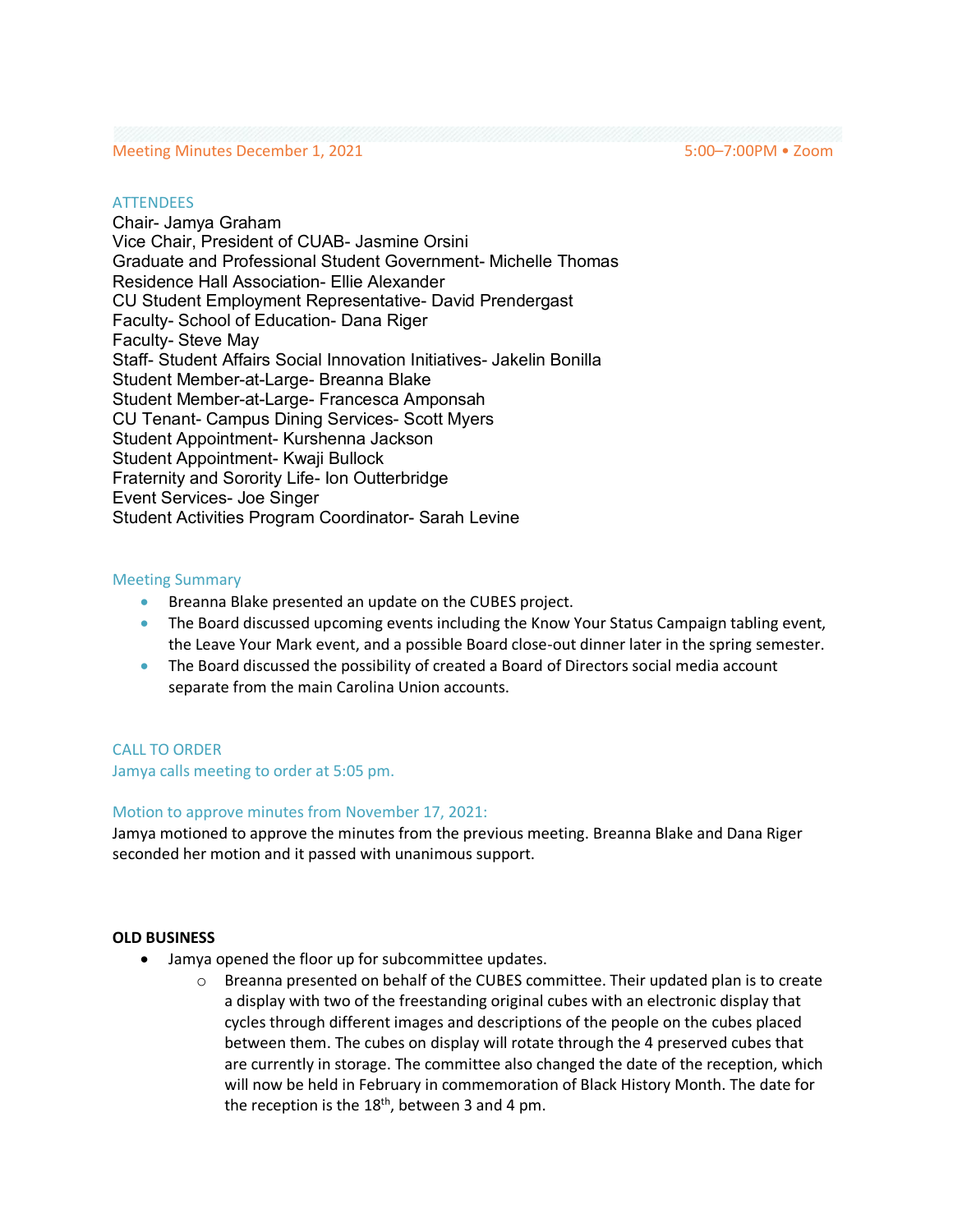- Jamya shared with the members that the Board of Directors jackets had come in and will soon be distributed. She also informed members that a zip-up option is available for those who did not order a jacket.
- Jamya then moved to share updates on the relocation of the Covid testing site. She shared with the Board that the Provost and Chancellor had sent back an email effectively saying no to the relocation of the site. Jamya told the Board that she will be uploading this letter to the Board teams channel.

# **NEW BUSINESS**

- Jamya informs members that no zoom link will be provided for Board meetings moving forward into the spring semester. She said that reasoning for absence must be communicated before meetings, or the absence will count towards the limited amount that members are allotted per the bylaws.
- Jamya then shared updates on the furnishing of the Legacy Room. The three walls of the Legacy Room will be labelled Past, Present, and Future and will feature information about the Union and its history. The floor will be opened for further suggestions for this design at a later meeting.
	- $\circ$  Breanna put forth the suggestion that a timeline should be included on the wall labelled "Past." She thinks the timeline should include information about the evolution of the Union.
	- $\circ$  Scott Myers asked if there was a Campus Historian. Jamya responded that the Wilson University archives are accessible.
- Jamya moved on to update the Board about the Know Your Status Campaign. She outlined a tabling event that will take place on March  $10^{th}$ , where 4-5 volunteers from the Board will share resources for Covid testing and testing for sexual health. Jamya asked if anyone was interested in volunteering, and both Kwaji and Francesca expressed interest.
- Jamya gave a brief explanation of the Leave Your Mark event, where the latter two classes will share how they left their mark on UNC and the earlier two classes will be invited to share how they plan to leave their mark at UNC. They will be partnering with CUAB for the event, which will take place in February across four days so each class has a designated day to participate. Jamya asked if anyone was interested in volunteering for this event and Breanna, Dana, and Jasmine volunteered.
- Jamya then proposed a close out dinner later in the spring semester, so members could network and meet the upcoming Board Chair. Multiple members agreed that this would be a good idea.
- Breanna addressed the Board to propose that the Board of Directors own their own social media account that members are about to manage themselves, instead of operating through the Carolina Union social media accounts. She suggested that this could be organized by a new subcommittee, or it could be a responsibility that is designated for the Board historian, which was a possible Board position discussed during the previous meeting.
	- o Ellie Alexander asked if the Board could use the Carolina Union page. Jamya responded that the Board is able to coordinate with CCS to post on those accounts.
	- $\circ$  Sarah shared her thoughts that a separate social media account for solely the Board could be counterproductive. She thinks it could pull traffic away from the Carolina Union Page, and suggested instead that someone in the Board be involved in the running of the main Carolina Union page.
	- o Ellie argued that the Board's message could be stronger and reach more people from